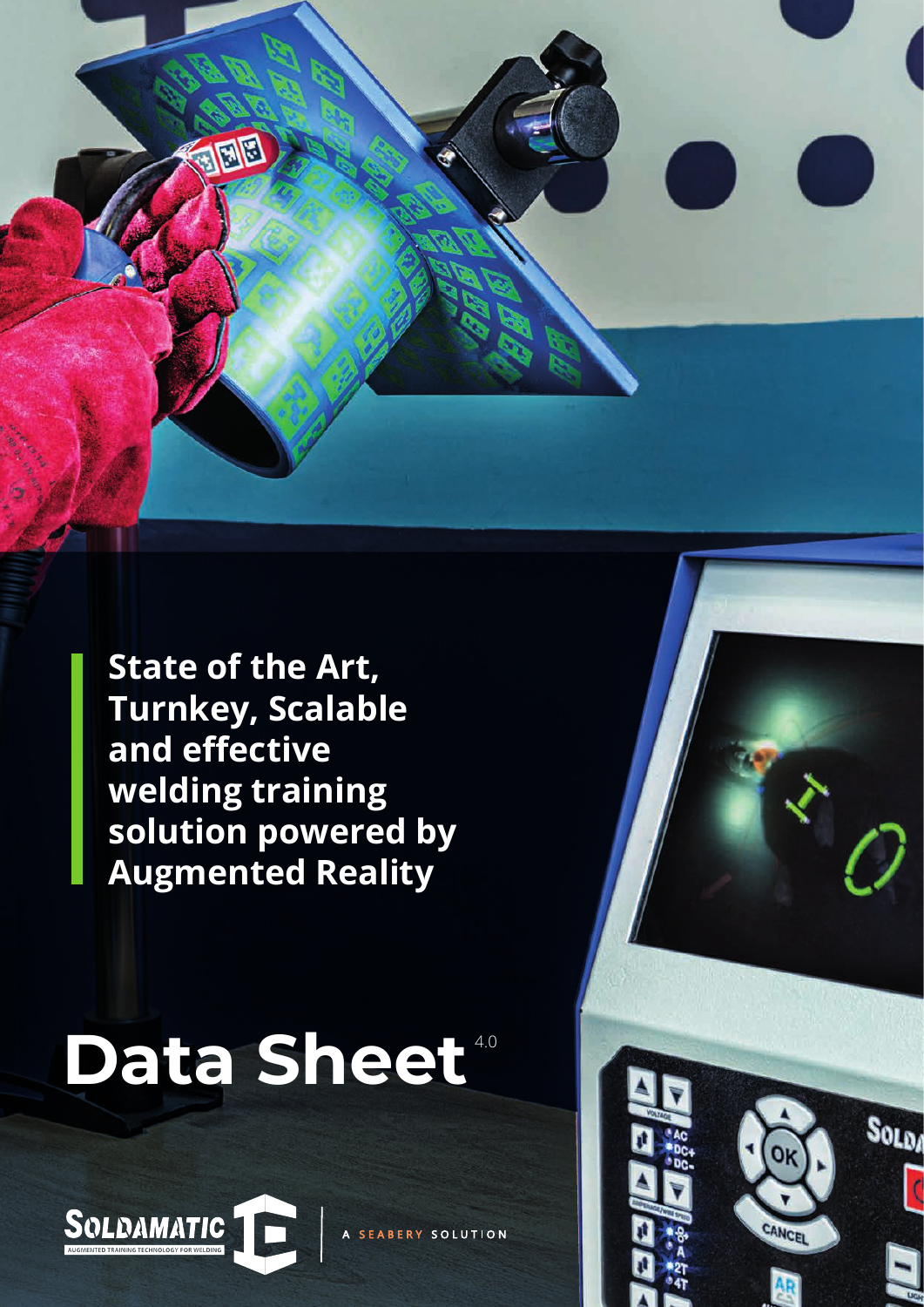| <b>DIMENSIONS (WITHOUT ACCESSORIES)</b>      | 420x237x535mm (16.53x9.25x21.06 in.)                                                                                                                                                                                                                       |                                           |                   |                                           |
|----------------------------------------------|------------------------------------------------------------------------------------------------------------------------------------------------------------------------------------------------------------------------------------------------------------|-------------------------------------------|-------------------|-------------------------------------------|
| <b>WEIGHT (WITHOUT HELMET)</b>               | 9.5 Kilograms (20.94 lbs.)                                                                                                                                                                                                                                 |                                           |                   |                                           |
| <b>WEIGHT (WITH HELMET)</b>                  | 10.8 Kilograms (23.80 lbs.)                                                                                                                                                                                                                                |                                           |                   |                                           |
| <b>WELDING PROCESSES SUPPORTED</b>           | GMAW (MIG/MAG) & FCAW G/S, SMAW (MMA<br>Electrode), GTAW (TIG)                                                                                                                                                                                             |                                           |                   |                                           |
| <b>WELDING POSITIONS</b>                     | PA, PB, PC, PD, PF/PG, PE, PH/PJ, HL045/JL045 -<br>1F, 2F, 3F, 4F, 1G, 2G, 3G, 4G, 5G, 5F, 6G, 6F                                                                                                                                                          |                                           |                   |                                           |
| OTHER WELDING POSITIONS IN AWMS              | 6GR in AWM-011 (Pipeline 6GR)                                                                                                                                                                                                                              |                                           |                   |                                           |
| DEFAULT WELDING JOINTS INCLUDED              | YES, Education Welding Joints: Overlapped plate,<br>V-Butt plate, T-Angled plate to plate, V-Butt pipe,<br>T-Angled pipe to plate                                                                                                                          |                                           |                   |                                           |
| <b>ADDITIONAL WELDING JOINTS AVAILABLE</b>   | YES, 15 Additional Advanced Welding<br>Multijoints available                                                                                                                                                                                               |                                           |                   |                                           |
| <b>REAL WELDING TORCHES</b>                  | <b>YES, by Abicor Binzel</b>                                                                                                                                                                                                                               |                                           |                   |                                           |
| <b>WELDING SOUNDS</b>                        | Recorded in a real welding lab                                                                                                                                                                                                                             |                                           |                   |                                           |
| <b>ACCESORIES</b>                            | STANDARD: AR Welding Mask, welding torches,<br>filler rod, welding gloves<br>OPTIONAL: Workstand, flightcase, GTAW (TIG)<br>Pedal, Advanced Welding Multijoints, Industrial<br>Welding Multijoints, classroom server including<br>router and Wi-Fi antenna |                                           |                   |                                           |
| <b>VOLTAGE SELECTION</b>                     | YES, it can be modified during the exercise                                                                                                                                                                                                                |                                           |                   |                                           |
| <b>INTENSITY (AMPERAGE) SELECTION</b>        | YES, it can be modified during the exercise                                                                                                                                                                                                                |                                           |                   |                                           |
| SHIELDING GAS SELECTION                      | YES, the flow can be modified during the exercise                                                                                                                                                                                                          |                                           |                   |                                           |
| <b>WIRE SPEED SELECTION</b>                  | YES, in GMAW (MIG/MAG) and FCAW, it can be<br>modified during the exercise                                                                                                                                                                                 |                                           |                   |                                           |
| <b>PLUG WELDING</b>                          | YES, in AWM-005 (Automotive Thin Plates)                                                                                                                                                                                                                   |                                           |                   |                                           |
| <b>COUPON MATERIAL SELECTION</b>             | Education: carbon steel<br>Education+, Advanced and Industry: carbon steel,<br>stainless steel, aluminium                                                                                                                                                  |                                           |                   |                                           |
| <b>GAS COMPOSITION</b>                       | <b>MATERIAL</b>                                                                                                                                                                                                                                            | <b>GMAW</b>                               | <b>GTAW</b>       | <b>FCAW</b>                               |
|                                              | Carbon Steel                                                                                                                                                                                                                                               | Argon - Co <sup>2</sup> , CO <sup>2</sup> | Argon,<br>Helium* | Argon - Co <sup>2</sup> , CO <sup>2</sup> |
|                                              | Aluminium<br><b>Stainless Steel</b>                                                                                                                                                                                                                        | Argon<br>Argon - O <sup>2</sup>           | Argon<br>Argon    | $\sim$<br>$\overline{\phantom{a}}$        |
| <b>COUPON THICKNESS SELECTION</b>            | YES: 3mm, 6mm, 10mm                                                                                                                                                                                                                                        |                                           |                   |                                           |
| OTHER THICKNESSES AVAILABLE IN DIFFERENT AWM |                                                                                                                                                                                                                                                            |                                           |                   |                                           |
|                                              | 1mm, 2mm, 8mm, 9.5mm, 11mm, 15mm, 16mm,<br>20mm, 25mm                                                                                                                                                                                                      |                                           |                   |                                           |
| POSSIBILITY TO USE OTHER THICKNESSES         | <b>YES: On demand for IWM Projects</b>                                                                                                                                                                                                                     |                                           |                   |                                           |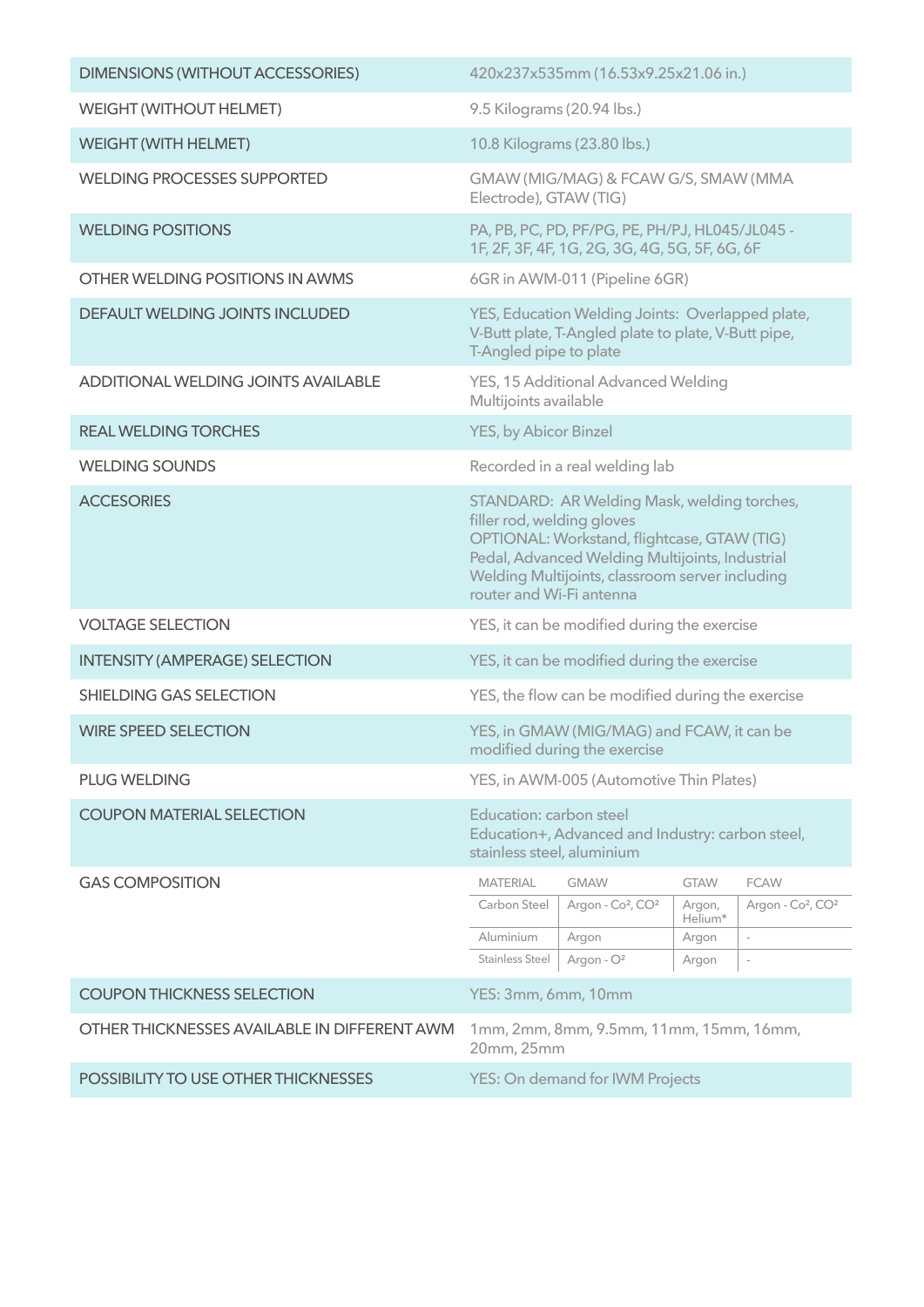| ELECTRODE STICK / FILLER ROD DIAMETER SELECTION                      | GMAW: carbon and stainless steel: 0.8mm 1mm 1.2 mm<br>aluminium: 1mm 1.2mm<br>SMAW: carbon and stainless steel: 2.5 mm 3.25mm<br>4 <sub>mm</sub><br>GTAW: carbon steel, stainless steel and aluminium:<br>2mm 2.4 mm 3.2 mm |
|----------------------------------------------------------------------|-----------------------------------------------------------------------------------------------------------------------------------------------------------------------------------------------------------------------------|
| ELECTRODE STICK / FILLER ROD SELECTION                               | GMAW: carbon steel: ER70S-6 stainless steel:<br>E316LSi aluminium: ER5356<br>SMAW: carbon steel: E7018, E6010, E6013 stainless<br>steel: E316L<br>GTAW: carbon steel: ER70S-6 stainless steel: ER316L<br>Aluminium: ER5356  |
| <b>MULTIPASS EXERCISE WITH DIFFERENT</b><br><b>WELDING PROCESSES</b> | <b>YES</b>                                                                                                                                                                                                                  |
| <b>WELDING PATTERN/WEAVE</b>                                         | Straight, Triangle, Convex, Circle, Zigzag Push / Drag                                                                                                                                                                      |
| OPEN ROOT WELDING                                                    | YES, in AWM-006, AWM-007, AWM-008, AWM-011,<br>AWM-012, AWM-013 and AWM-015                                                                                                                                                 |
| <b>TRANSFERENCE MODES</b>                                            | Short circuit, globular, spray, pulsed-arc*                                                                                                                                                                                 |
| <b>DEFECTS ANALYZED</b>                                              | Porosity, spatter, slag inclusion, burnthrough*                                                                                                                                                                             |
| <b>REPORT FEATURES</b>                                               | CTWD, Travel Speed, Work Angle, Travel Angle,<br>Trajectory, Voltage, Wirefeed Speed, Technical<br>Parameters, Equipment Settings                                                                                           |
| <b>ANALYSIS MODULE</b>                                               | <b>YES</b>                                                                                                                                                                                                                  |
| <b>ON-SCREEN HELP GUIDES</b>                                         | YES, they can be added/removed                                                                                                                                                                                              |
| <b>INTERNATIONAL PUBLISHERS CONTENT</b>                              | YES, DVS, CESOL, Ludo Breemans, International<br>Welder Course, Welder Homologation Courses                                                                                                                                 |
| PREDEFINED WELDING EXERCISES                                         | YES, 57 practices                                                                                                                                                                                                           |
|                                                                      |                                                                                                                                                                                                                             |

*\* Feature available in AWMs*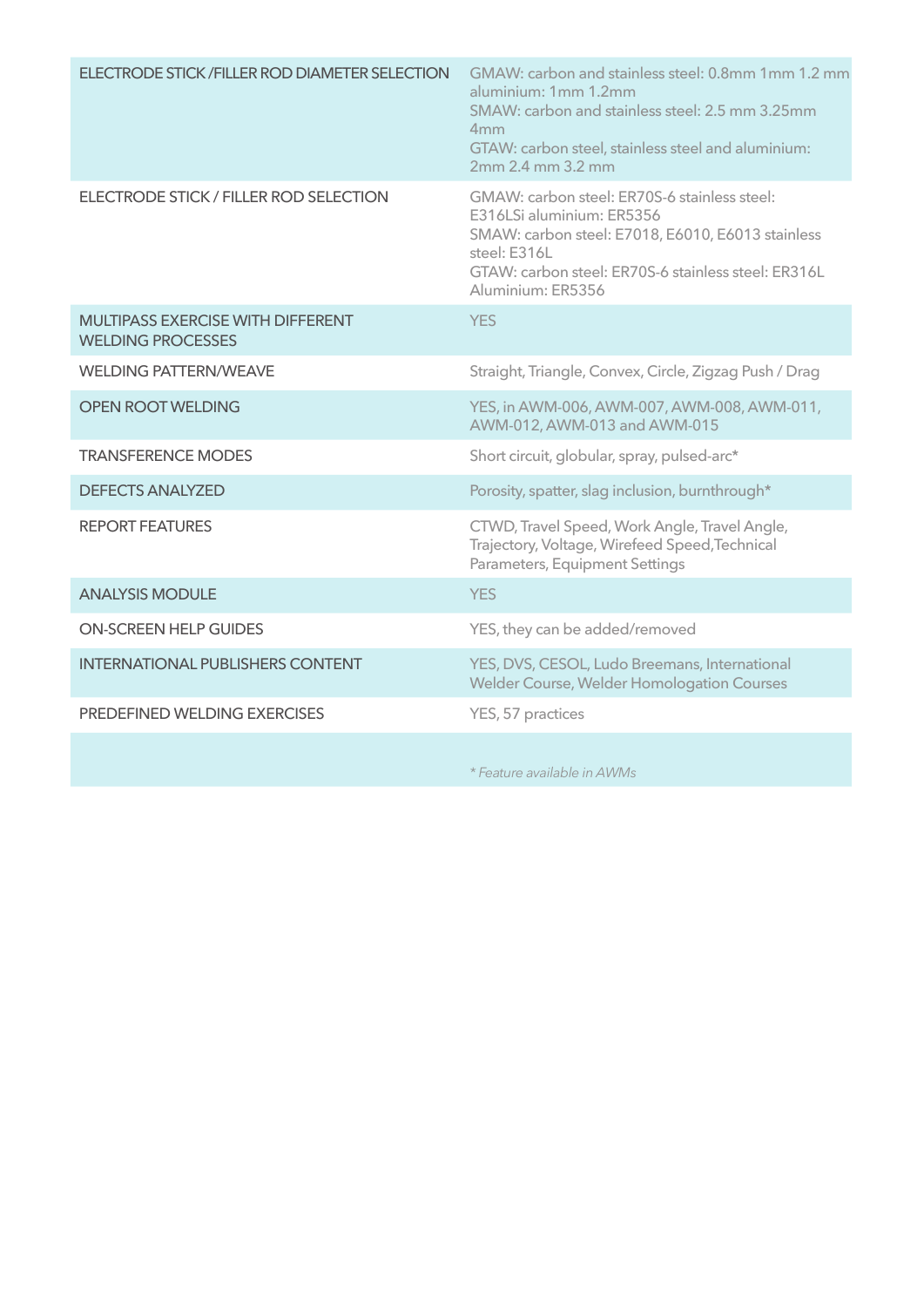| <b>LMS APPLICATION</b>                                                                                    | YES, Soldamatic E-Learning: manage students,<br>create curricula and exercises and monitor the<br>training and virtual classroom in real time within the<br>same training centre or online, live chat     |
|-----------------------------------------------------------------------------------------------------------|-----------------------------------------------------------------------------------------------------------------------------------------------------------------------------------------------------------|
| <b>LMS APPLICATION: STUDENTS ACCESS</b>                                                                   | YES, Visualize contents, progress, take tests, live chat                                                                                                                                                  |
| <b>LMS APPLICATION: LIVE CHAT</b>                                                                         | YES, available for teachers and students                                                                                                                                                                  |
| <b>LMS APPLICATION: SHAREVIEW</b>                                                                         | Teachers can see what the students see in real time in<br>their laptop, either within the same classroom or online                                                                                        |
| <b>REMOTE TRAINING / DISTANCE LEARNING</b>                                                                | YES, synchronous and asynchronous options.<br>Teachers can monitor students from different training<br>centers online, seeing in real time their progress and the<br>welders' point of view while welding |
| STUDENT PERSONALIZED PROFILE                                                                              | YES, practices report and progression                                                                                                                                                                     |
| <b>CUSTOMIZED PRACTICES</b>                                                                               | YES, customized in Soldamatic E-Learning                                                                                                                                                                  |
| ON DEMAND TAILOR MADE COUPONS                                                                             | YES, including the physical workpiece                                                                                                                                                                     |
| POSSIBILITY TO TRY DIFFERENT SETTINGS DURING THE<br><b>EXERCISE AND THEIR EFFECTS IN THE WELDING BEAD</b> | <b>YES</b>                                                                                                                                                                                                |
| <b>VISION TECHNOLOGY</b>                                                                                  | <b>Augmented Reality</b>                                                                                                                                                                                  |
| POSSIBILITY TO CONNECT THE UNIT TO<br>A ROBOTIC ARM                                                       | YES, for more information on the robots available,<br>contact us                                                                                                                                          |
| PIECE CAN BE MANIPULATED SEPARATELY                                                                       | YES, it can be manipulated at any time during the exercise<br>to perform a visual inspection of the welding bead. The<br>workpiece is not attached in any way to the workstand                            |
| <b>REAL ENVIRONMENT DURING SIMULATION</b>                                                                 | <b>YES</b>                                                                                                                                                                                                |
| UNIT CAN BE USED WITH GLASSES                                                                             | <b>YES</b>                                                                                                                                                                                                |
| <b>POWER SUPPLY</b>                                                                                       | 100-240V                                                                                                                                                                                                  |
| <b>PROCESSOR</b>                                                                                          | Intel® Core™ i5 10th gen                                                                                                                                                                                  |
| <b>CHIPSET</b>                                                                                            | Intel <sup>®</sup> Q470E                                                                                                                                                                                  |
| <b>RAM</b>                                                                                                | 16 GB (2 x 8GB Dual-Channel) DDR4 2400Mhz                                                                                                                                                                 |
| <b>GRAPHIC CARD</b>                                                                                       | <b>GTX 1050Ti</b>                                                                                                                                                                                         |
| <b>HARD DISK</b>                                                                                          | <b>M.2 SSD 64GB</b>                                                                                                                                                                                       |
| <b>AUDIO</b>                                                                                              | <b>Realtek High Definition Audio</b>                                                                                                                                                                      |
| <b>OPERATING SYSTEM</b>                                                                                   | Seabery Operating System optimized for Soldamatic IE 4.0                                                                                                                                                  |
| <b>DISPLAY SIZE</b>                                                                                       | 9.7''                                                                                                                                                                                                     |
| <b>DISPLAY RESOLUTION</b>                                                                                 | HD LCD 1024 x 768 XGA                                                                                                                                                                                     |
| <b>BACK PANEL PORTS</b>                                                                                   | <b>Screen: HDMI/Display Ports</b><br>USB: 4 x USB 3.2 Gen 1<br>Connection: 2x LAN 2x Antennas Intel® WiFi6 Dual Band<br>Audio: Microphone & speakers ports<br>Others: Robotics port                       |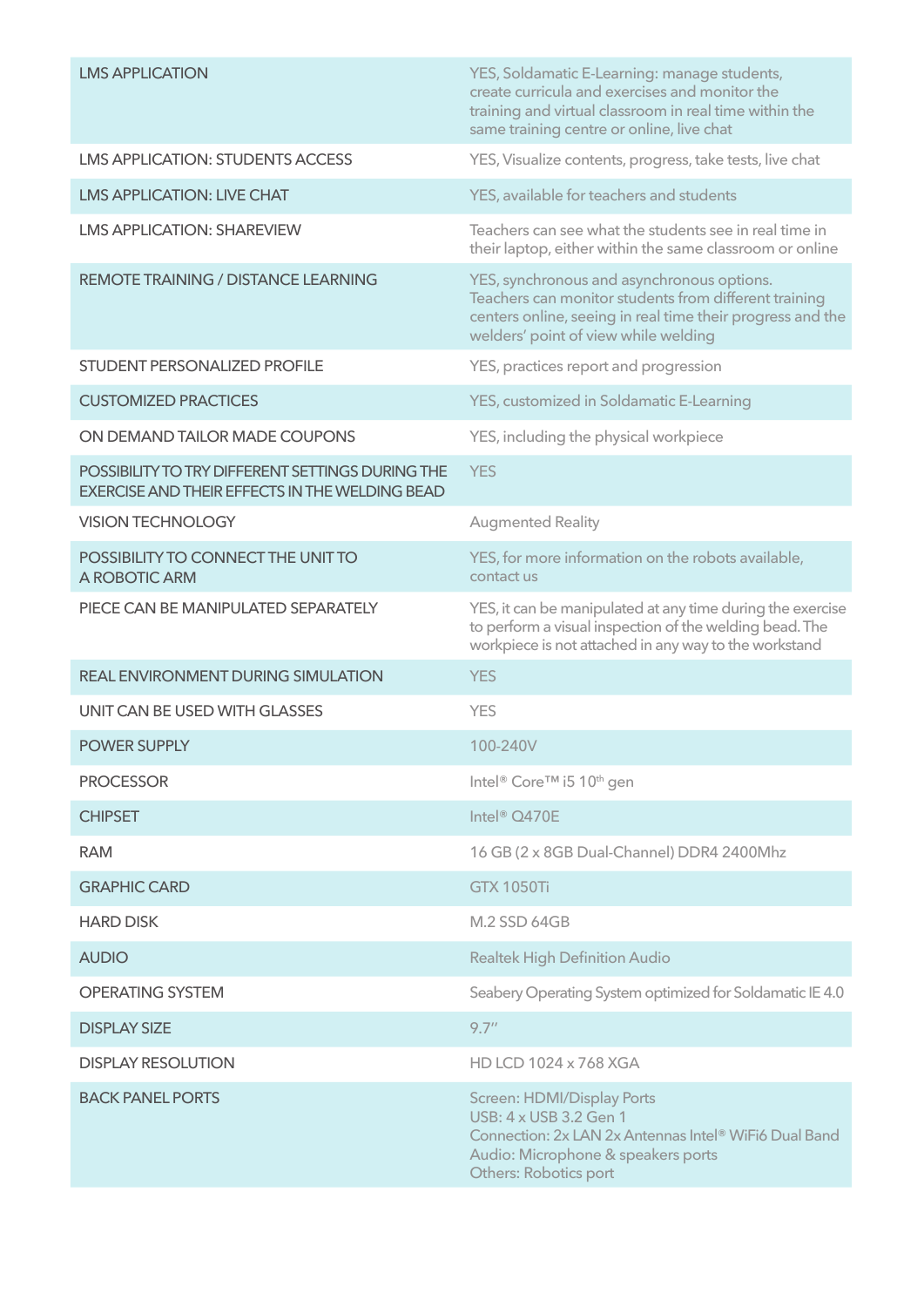| AR VISION MODULE RESOLUTION             | MIPI LCD 4,7"<br>HDMI Display input up to 1280x720<br>Ultra-low video distortion<br>24-bit True Colour                                                                                                      |  |  |  |
|-----------------------------------------|-------------------------------------------------------------------------------------------------------------------------------------------------------------------------------------------------------------|--|--|--|
| <b>CAMERAS RESOLUTION (X2)</b>          | 640x480 / 800x600 Autofocus                                                                                                                                                                                 |  |  |  |
| <b>OPERATING TEMPERATURE</b>            | $0 - 45^{\circ}$                                                                                                                                                                                            |  |  |  |
| <b>HUMIDITY</b>                         | $10 - 80%$                                                                                                                                                                                                  |  |  |  |
| <b>SUBSCRIPTION OPTIONS</b>             | <b>YES: Anual or Lifetime</b>                                                                                                                                                                               |  |  |  |
| <b>UPDATES</b>                          | YES, online and offline<br>Software updates and bugfixing (Same version) included<br>in the license with no additional cost<br>New system versions included in the anual license with<br>no additional cost |  |  |  |
| <b>REMOTE MAINTENACE</b>                | <b>YES</b>                                                                                                                                                                                                  |  |  |  |
| SPECIFIC CUSTOMER ADAPTATIONS ON DEMAND | <b>YES</b>                                                                                                                                                                                                  |  |  |  |
| <b>REGULATIONS</b>                      | CE and FCC                                                                                                                                                                                                  |  |  |  |
| <b>CERTIFICATIONS</b>                   | ISO 9001 Quality Management System<br>ISO 14001 Environmental Management System                                                                                                                             |  |  |  |
| <b>WARRANTY</b>                         | 1 year by default, up to 4 more years optional                                                                                                                                                              |  |  |  |
| <b>SOLDAMATIC SERVER</b>                |                                                                                                                                                                                                             |  |  |  |
| <b>RAM MEMORY</b>                       | 4GB DDR4 2400MHz                                                                                                                                                                                            |  |  |  |
| <b>MOTHERBOARD</b>                      | ASUS H110M-D                                                                                                                                                                                                |  |  |  |
| <b>MICROPROCESSOR</b>                   | Intel Core 13-7100                                                                                                                                                                                          |  |  |  |
| POWER SUPPLY                            | 550W 100-240Vac                                                                                                                                                                                             |  |  |  |
| <b>HARD DISK</b>                        | <b>1TB SATA3</b>                                                                                                                                                                                            |  |  |  |
| <b>NETWORK CARD</b>                     | Gigabit Ethernet PCIe 10/100/1000Mbps                                                                                                                                                                       |  |  |  |
| SOLDAMATIC E-LEARNING REQUIREMENTS      |                                                                                                                                                                                                             |  |  |  |
| - WINDOWS 64 BITS                       | OS Min: High Sierra 10.13                                                                                                                                                                                   |  |  |  |

- 2.2GHZ 3MB SSD: 128GB - RAM: 4GB Processor: 1.86 GHz Intel core 2 duo - DISPLAY MIN: 1366X768 RAM: 2GB - GRAPHIC CARD SPECIFICATIONS: Graphic Card: NVIDIA Geforce 320M 256MB 2GB VRAM DIRECTX 9 COMPATIBLE GRAPHIC CARD NVIDIA GEFORCE 750 OR BETTER| GEFORCE 900 MOBILE SERIES OR BETTER AMD RADEON HD 6000 SERIES OR BETTER|

RADEON HD 7000 MOBILE SERIES OR BETTER

## **LANGUAGES AVAILABLE**

ENGLISH (EN) / SPANISH (ES) / GERMAN (DE) / FRENCH (FR) / PORTUGUESE (BR) / RUSSIAN (RU) / CHINESE (ZH) / HINDI (IN) / ITALIAN (IT) JAPANESE (JA) / TURKISH (TR) / DUTCH (NL) / KOREAN (KO) / THAI (TH) / POLISH (PL) / CZECH (CS) INDONESIAN (ID) / HUNGARIAN (HU) ROMANIAN (RO) / ALBANIAN (SQ) / SLOVENIAN (SL) / SERBIAN (SR) / LATVIAN (LV) / GEORGIAN (KA) / VIETNAMESE (VI) MALAYSIAN (MS) / TAMIL (TA) / TELUGU (TE) / SINGHALESE (SI) / KAZAKH (KZ) / SWEDISH (SV) / DANISH (DA) / LITHUANIAN (LT)